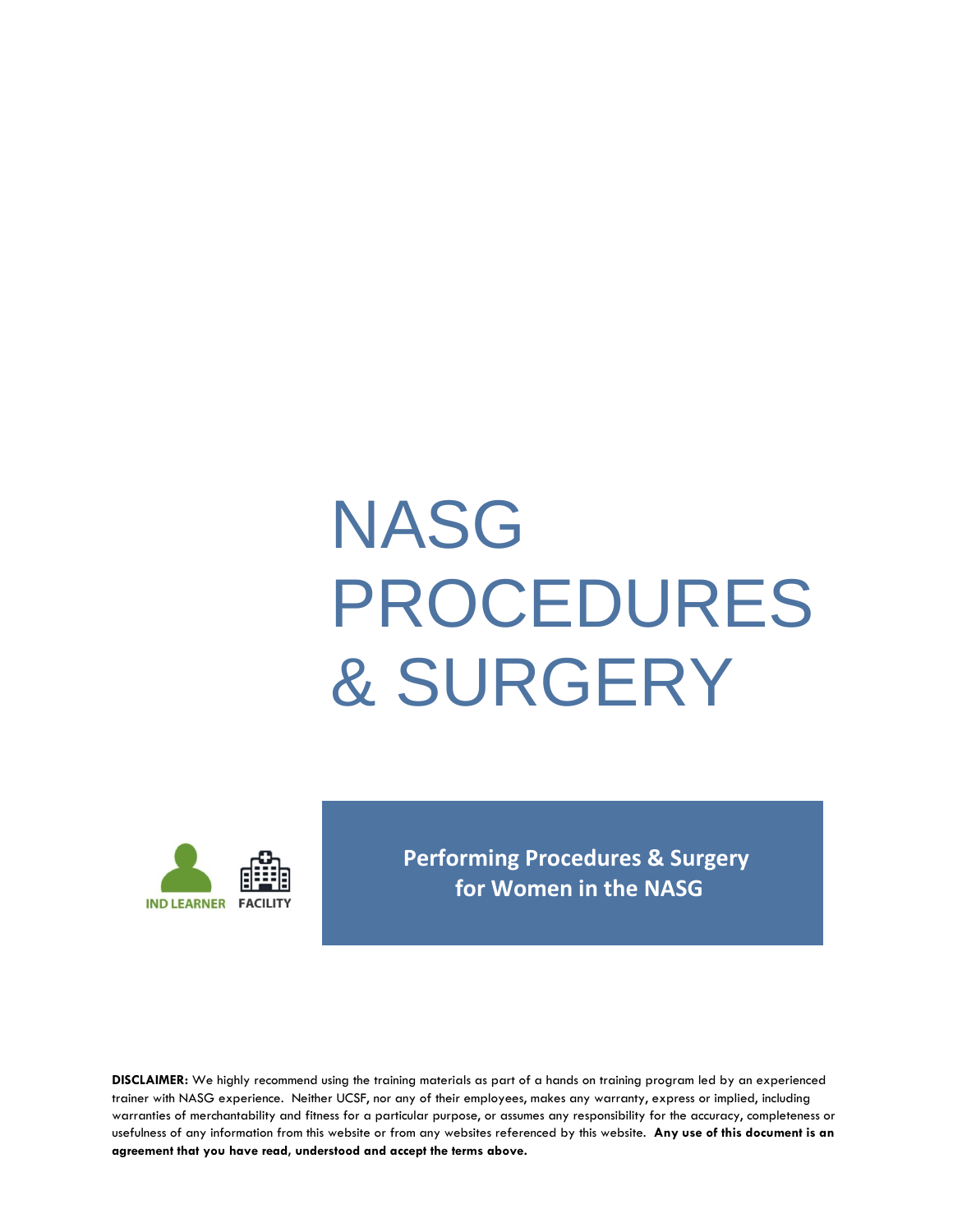

# Performing Procedures & Surgery for Women in the NASG

### **Vaginal Procedures with the NASG Applied**

The NASG is designed to permit complete perineal access. The source of most obstetric haemorrhage can be located and treated while the garment maintains the woman's pulse and blood pressure, decreases blood loss, and maintains tissue oxygenation. Urinary catheterization can also be performed with the NASG in place.





#### **The following vaginal, genital or urinary procedures can be performed on a woman in the NASG:**

- **1.** Placement of straight catheter or indwelling urinary bladder catheter
- **2.** Placement of balloon tamponade
- **3.** Repair of episiotomy or vaginal and cervical lacerations
- **5.** Bimanual compression (external or internal)
- **6.** Dilation and curettage (D&C) or Dilation and evacuation (D&E)
- **7.** Manual vacuum aspiration (MVA)
- **4.** Manual removal of the placenta

**Safemotherhood.ucsf.edu** © 2013 SUELLEN MILLER IND LEARNER | FACILITY | NASG PROCEDURES/SURGERY | Page 2

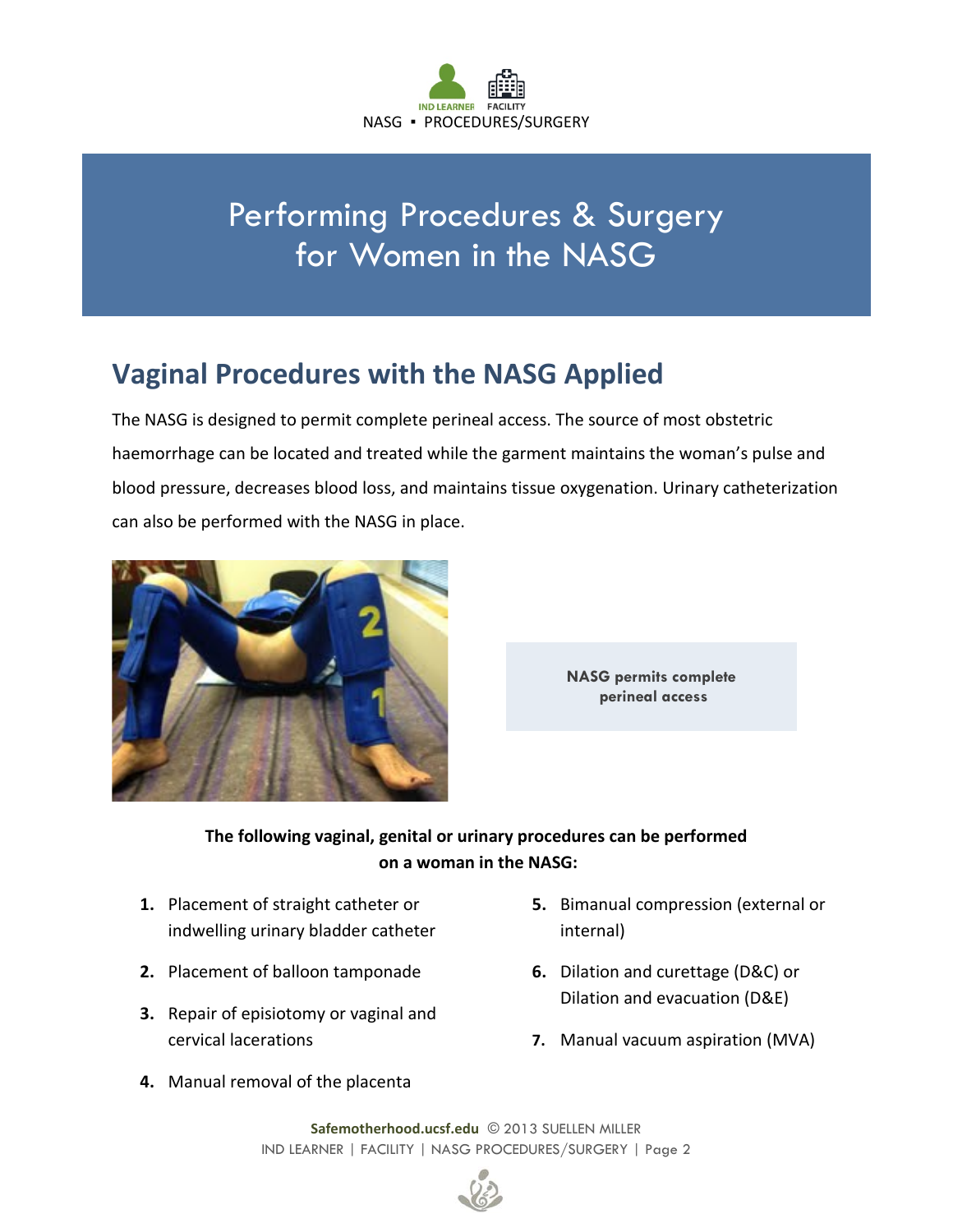

**Any vaginal procedure can be performed with the NASG in place**

### **Abdominal Surgery with the NASG Applied**

If the patient requires surgery, she should remain in the NASG for the surgery. The abdominal and pelvic segments (#4, #5, and #6) may be opened, but only immediately before the first incision. The anesthesiologist or anesthetist needs to be ready to administer boluses of IV fluids for any blood pressure drop when the abdominal segment is opened.

#### **Hemostatic surgeries that can be performed with the NASG in place, but abdominal segments opened, may include:**

- **1.** Cesarean section (of a non-viable
	- fetus)
- **2.** Repair of ruptured uterus
- **3.** Hysterectomy
- **4.** Salpingectomy/salpingostomy
- **5.** Ligation of arteries
- **6.** Laparotomy
- **7.** Laparoscopy
- **8.** Removal of placenta accreta
- **9.** Repair of broad ligation hematoma
- **10.** B-Lynch or other uterine compression sutures

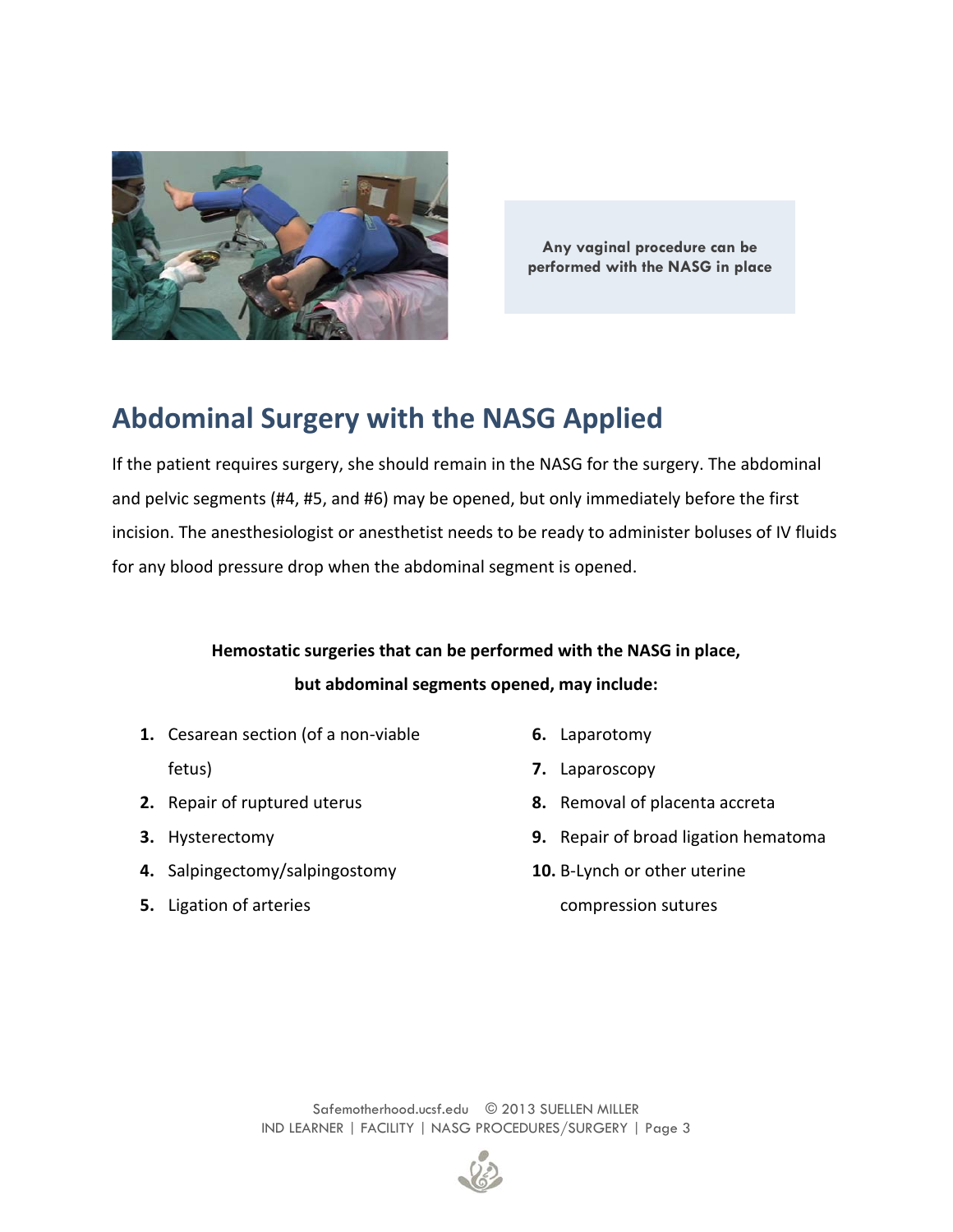

### STEP 1

Clinicians (such as circulating nurse or surgery technicians) should open segments #4, #5 and #6 immediately before surgery. When these segments are open, the patient may go back into shock. The anesthesiologist/anesthetist may need to give IV fluid boluses to maintain blood pressure until hemostasis is achieved.



**Open segments #4, #5, and #6 immediately before surgery**



**Anesthetist/anesthesiologist should be prepared to give IV boluses when the NASG is open**

**Safemotherhood.ucsf.edu** © 2013 SUELLEN MILLER IND LEARNER | FACILITY | NASG PROCEDURES/SURGERY | Page 4

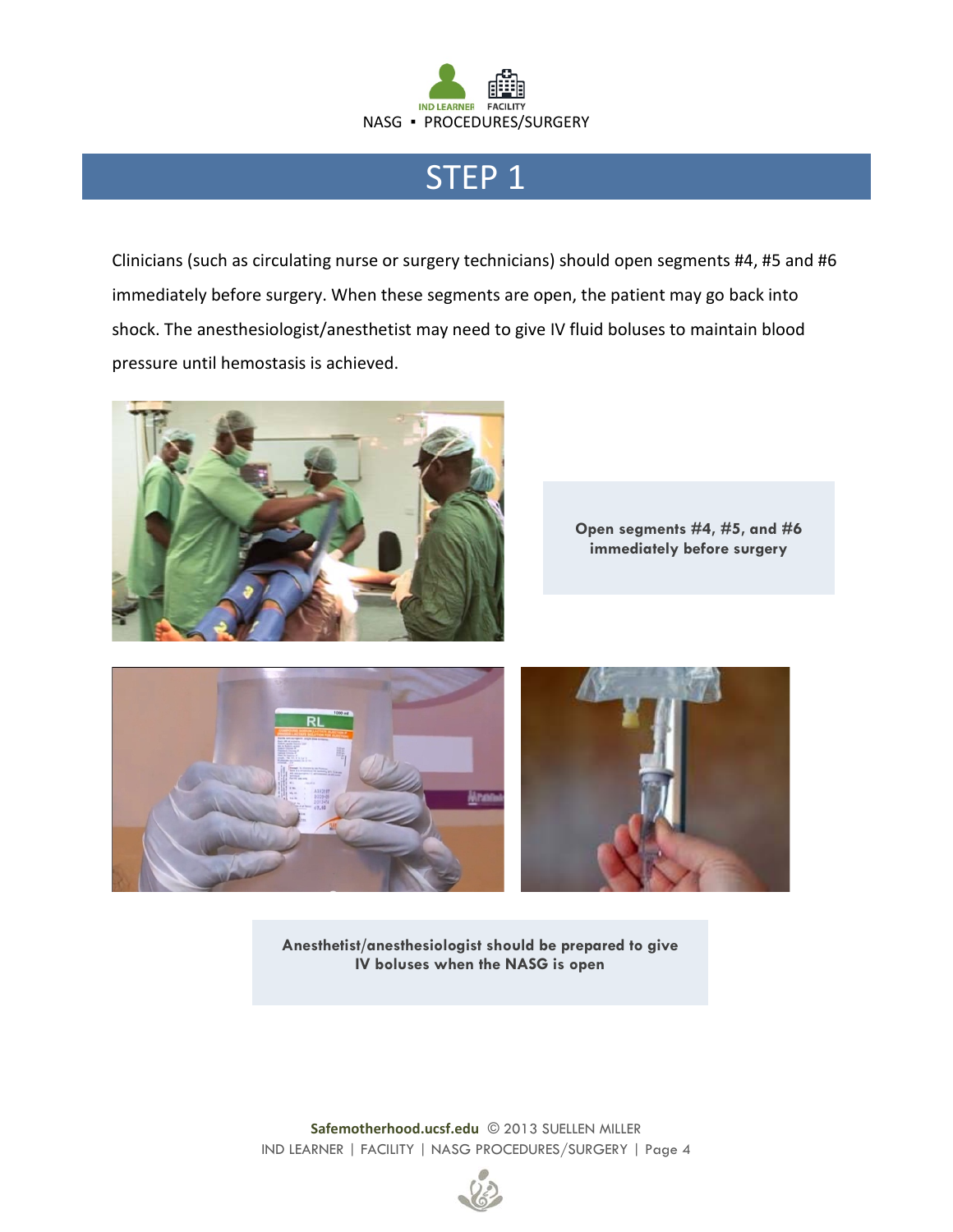

# STEP<sub>2</sub>

If necessary, the staff should place the patient in Trendelenberg position.

# STEP 3

The clinician should perform the surgical procedure(s).

# STEP 4

The clinician should replace segments #4, #5, and #6 as soon as the surgery is complete.



**Replace segments #4, #5, and #6 as soon as the surgery is complete**

# *Materials for Practice*

1. NASG Video (procedures/surgery training are in the NASG training video at the 5 minute and 36 second mark (5:36))

> **Safemotherhood.ucsf.edu** © 2013 SUELLEN MILLER IND LEARNER | FACILITY | NASG PROCEDURES/SURGERY | Page 5

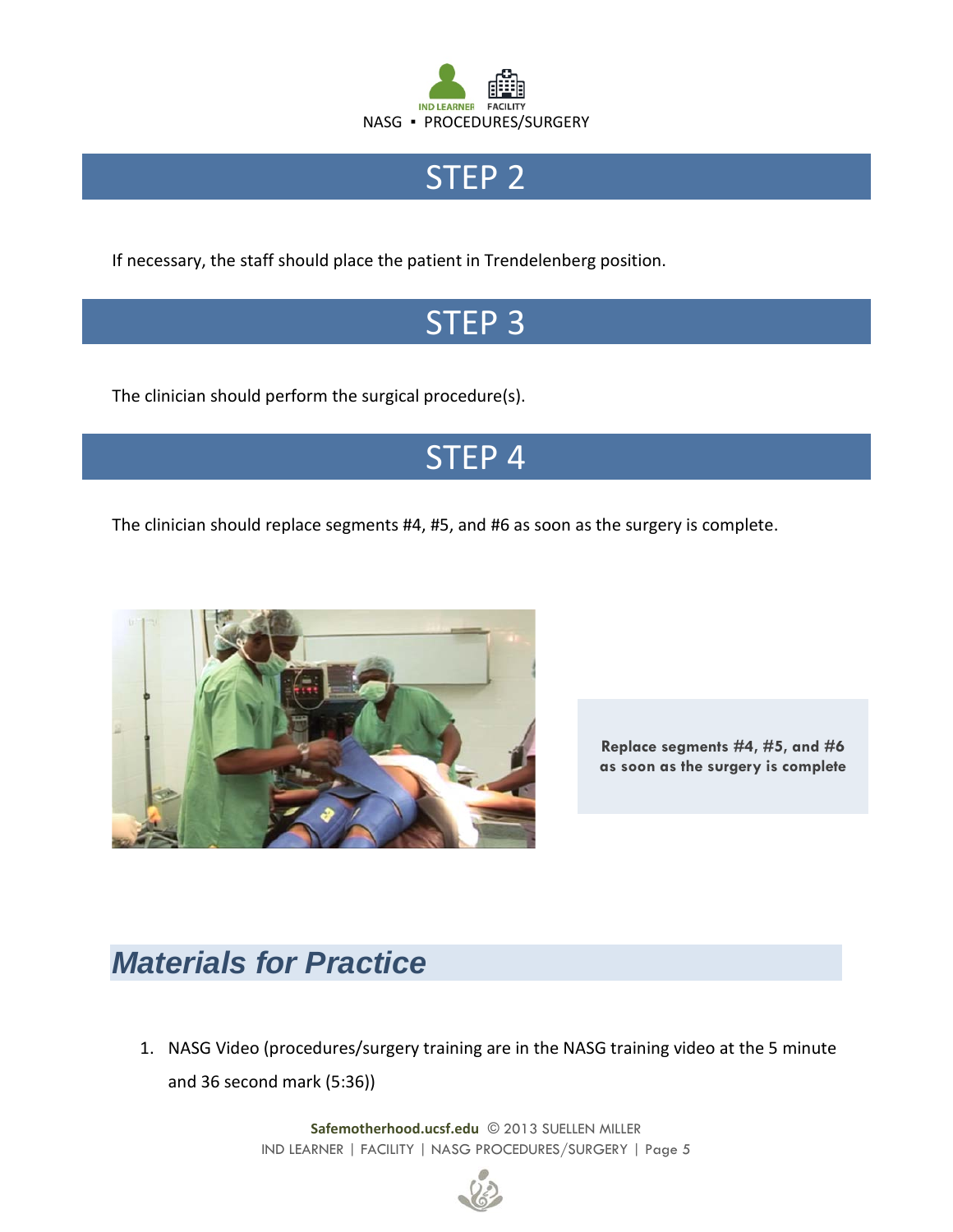

### *Knowledge Assessment*

*See if you can answer these questions correctly. After you have marked your answers look below for the correct answers. If you did not answer any of the questions correctly, go back to the section about that topic and review.*

- 1. Urinary catheterization cannot be performed with the NASG in place. **(True/False)**
- 2. Which of the following vaginal procedures are possible with the NASG in place? (Tick all that apply.)
	- a. Repair of vaginal/cervical lacerations
	- b. Manual removal of placenta
	- c. Bimanual compression
	- d. D&C or D&E
	- e. MVA
- 3. The NASG should be completely removed for surgery. **(True/False)**
- 4. The abdominal segments should be opened immediately before abdominal surgery. **(True/False)**
- 5. When should the abdominal segments be closed after surgery?
	- a. Two hours after surgery
	- b. Immediately after surgery
	- c. The abdominal segments should not be closed after surgery